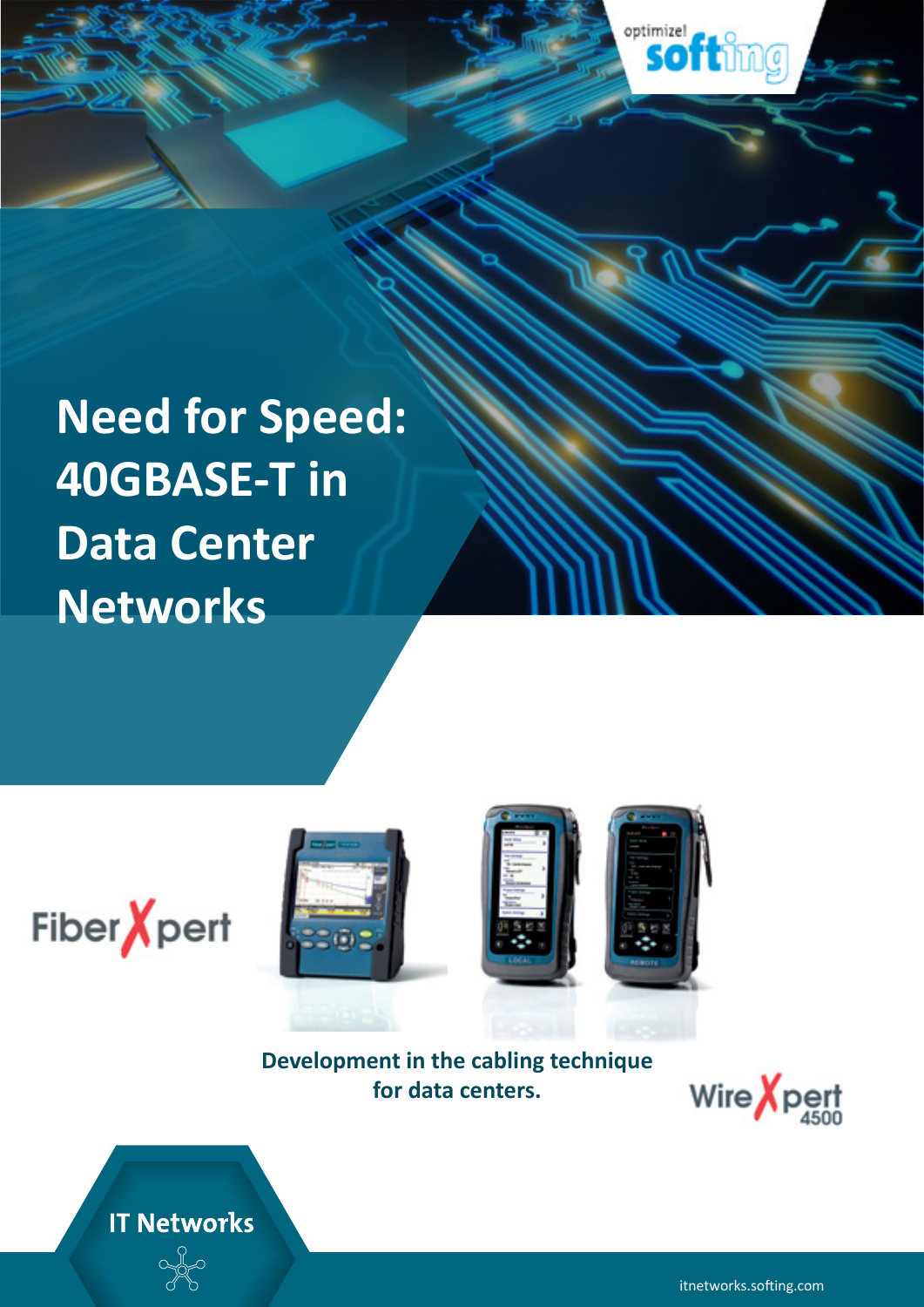

Data center network infrastructure is witnessing a transformation, driven by growing bandwidth and network performance demand. 10 Gigabit Ethernet is de-facto standard in today's data center with growing adoption of 40G. While 40G Ethernet standards already exist for SM fiber and MPO based MM fiber cables, standards bodies have developed 40GBASE-T Ethernet over twisted pair copper cabling systems. Such high networking speed imposes strict performance requirements for cable components and cabling systems. This article examines challenges in ensuring adequate performance of installed cabling, with specific attention to certification testing in field.

# **40G Ethernet Physical Layer Alternatives Singlemode Fiber**

**IT Networks** 

Due to its long reach and superior transmission performance, singlemode fiber is specified for carrying 40Gbps data up to a distance as long as 10km (40GBASE-LR4). The physical layer electronics and optics consist of four channels, each carrying 10Gbps data with different wavelengths. Singlemode fiber is the preferred option where budget is not a constraint, or when the link distances are long.

#### **Multimode Fiber**

Multimode fiber with parallel optics MPO interface is the most popular medium for 40G Ethernet today (40GBASE-SR4). The networking hardware is cheaper compared to singlemode, and it supports all typical link lengths (up to 100m for OM3 cable and 125m for OM4) in a data center network.

### **Copper Twinax**

For short reach channels up to a length of 7m (40GBASE-CR4) standard specifies use of twinax copper cable assemblies. Typical use is interconnecting networked devices which are physically located adjacent to each other.

#### **Copper Twisted Pair**

Recent developments suggest that copper structured cabling systems are here to stay and will be an important alternative to fiber links for 40G Ethernet. Twisted pair copper cabling is likely to retain its cost advantage over fiber for the next several years. Copper cables are perceived to be easier to install

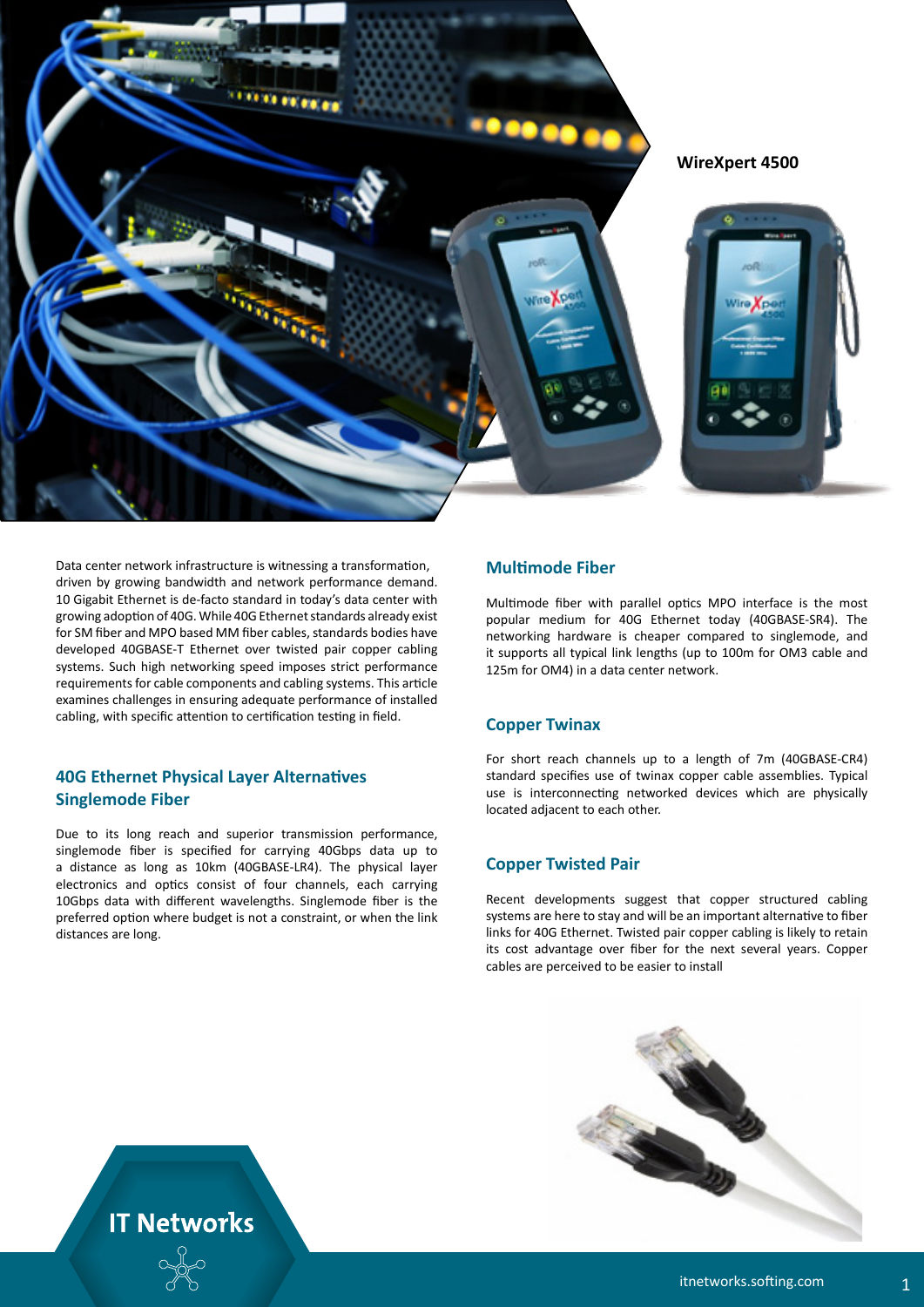**New Development of Cabling up to 2000MHz** 



and maintain. Importantly, BASE-T networking standards over twisted pair cable are backwards compatible with auto-negotiation capability. This enables organizations to upgrade to higher speeds incrementally, with better control over capital expenses.

IEEE initiated a formal project for defining 40GBASE-T standard using twisted pair cabling in 2012. Cabling standardization bodies are also updating their specifications. TIA has developed specifications for "Category 8" cabling systems suitable for 40GBASE-T.

**IT Networks** 

 $\frac{1}{\sqrt{6}}$ 

ISO/IEC has a similar project that aims to define two variants of cabling systems that will support 40GBASE-T. These new cabling systems are being called Class I (using CAT6A like components with higher capacity), and Class II (using CAT7A like components with higher capacity). Additionally, ISO/IEC is defining recommendations about using existing cabling systems such as Class FA for 40GBASE-T application.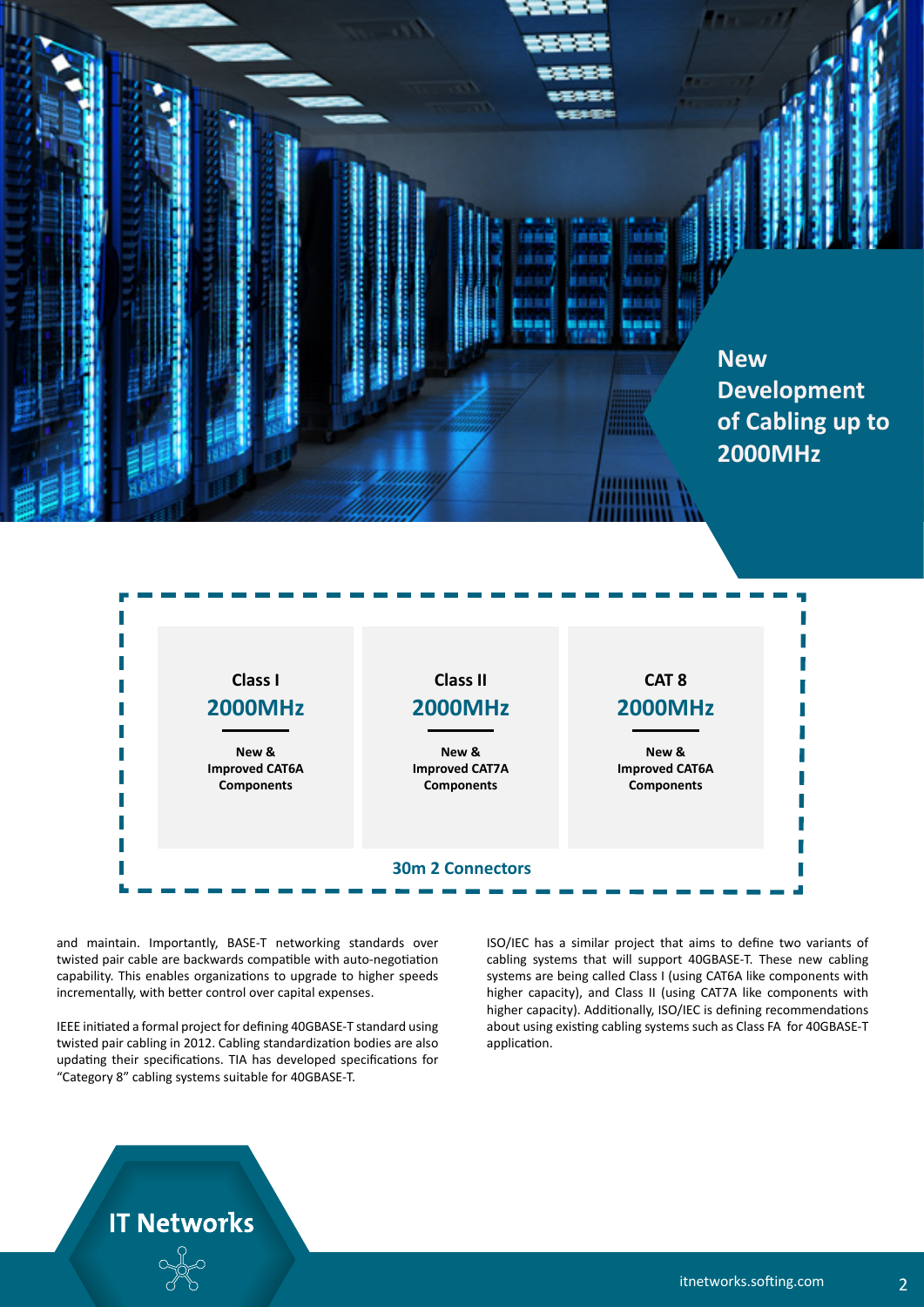

One of the key tasks in defining Ethernet standards is to determine appropriate RF bandwidth for communication. For example, 10GBASE-T uses 400MHz bandwidth, which roughly means that every Hz of RF spectrum carries 25 bits of binary data, in other words, channel capacity utilization is 25bits/Hz. Higher order and more complex modulation schemes can increase capacity utilization. There is a maximum limit to channel capacity, known as Shannon Capacity.

This limit is due to the electromagnetic noise experienced by the channel. Noise comes from external and internal sources. Examples of internal noise sources are cross-talk and return-loss. Ethernet physical layer devices use sophisticated signal processing techniques to predict and cancel the effects of internal noise sources, thereby increasing capacity of the channel. However, the trade-off is higher power consumption and the resulting heat generation.

#### **Learning from the 10GBASE-T Experience**

High power consumption was the single largest reason why 10GBASE-T adoption lagged all predictions made when the standard was released in 2006. This problem has been largely overcome today through innovative designs and semiconductor technology advancements.

With this 10GBASE-T experience fresh in mind, the experts developing 40GBASE-T standard are reluctant to increase the target for capacity utilization significantly.

But 40G is four times as much data as 10G. One way of squeezing more data, without significantly changing modulation density (capacity utilization), is to increase the bandwidth. In this case, it would mean a four-fold increase from 400MHz to 1,600MHz. This is what the 40GBASE-T standard seems to be driving towards.

There is one issue with increase of bandwidth. On twisted pair cables, signal attenuates rapidly with increasing frequency. This means, received signal at 2,000MHz is significantly smaller than received signal at 100MHz. This phenomenon imposes restrictions on the length of cable.

With a 100m cable, received signal at high frequencies would be buried in the noise. A compromise therefore hasto be made on the maximum supportable link distance.



Selecting Transmission Bandwidth for Twisted Pair Cabling for 40GBASE-T

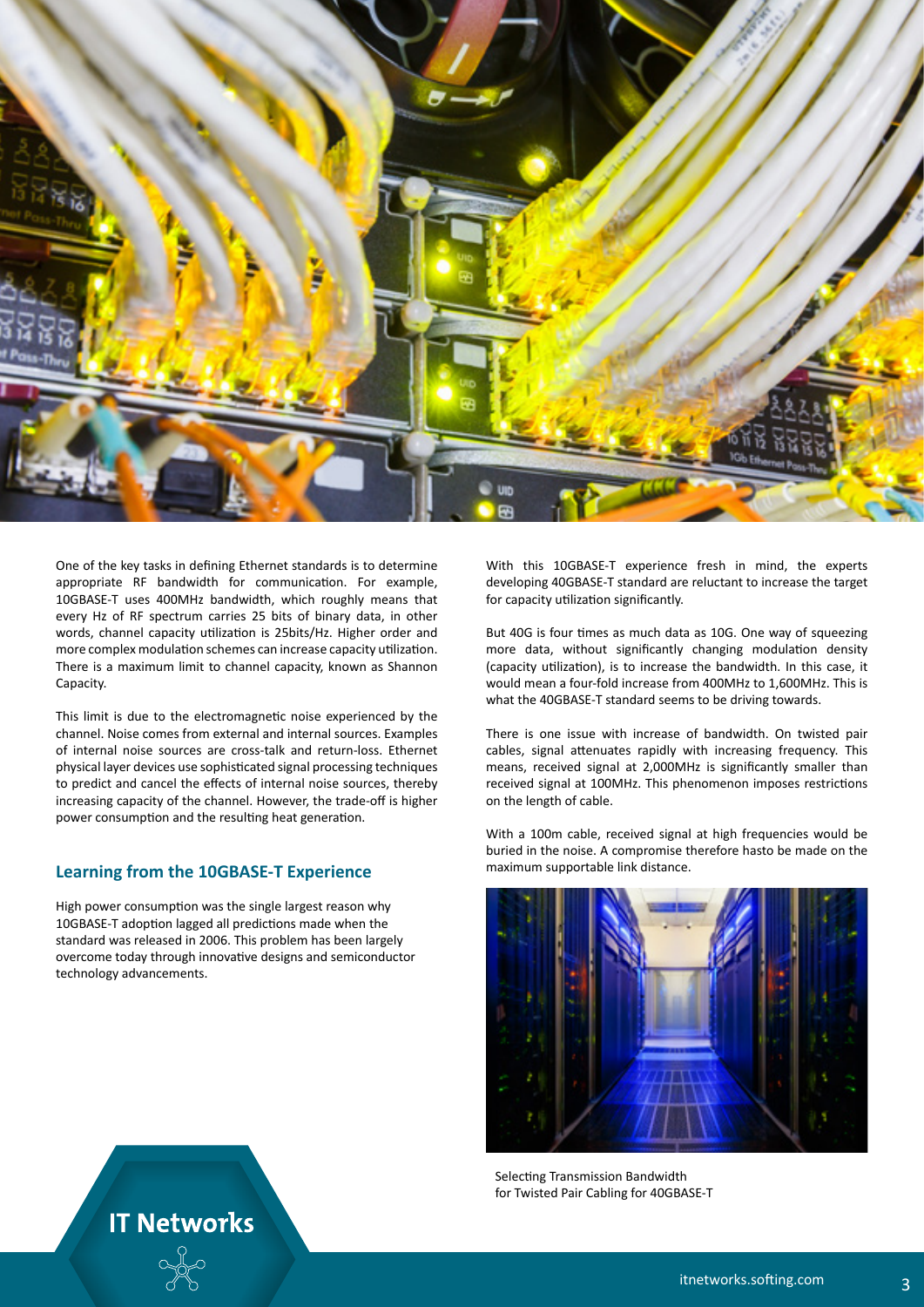

## **The Net Effect of all these Considerations is:**

- 40GBASE-T uses bandwidth spectrum from 1MHz- 2,000MHz
- The maximum length of the cable is limited to 30m
- The cabling channel is specified for two connectors

The good news is, a large percentage of data center link lengths are well within this 30m constraint. Studies have indicated that more than 80% of data center links are 30m or shorter, and therefore eligible to benefit from 40GBASE-T.

## **Field Testing of 40G Copper Cabling**

**IT Networks** 

While cabling technologies and semiconductor technologies can support 40Gbps Ethernet over twisted pair copper cables, wide spread market adoption calls for additional considerations. One of the key elements is availability of field test instruments to characterize and certify installed cabling for suitability for 40GbE.

#### **Conclusion**

Despite the growth in wireless and fiber infrastructure, copper cabling will still be the dominant media for enterprise networks in a foreseeable future. When designing infrastructure for use over next 15 to 20 years, one must consider the fact that there is a high likelihood that 40GBASE-T systems will be defined, and become common place in 5-10 years. There are technical challenges in supporting such high data rates, one of the main challenges being complexity of physical layer devices. In order to create a complete eco system for adoption of technologies like 40GBASE-T, the industry will need cabling systems, networking devices, standardization, and also field test instruments suitable for that technology.



Field testing over wider bandwidth has been constrained in the past due to several factors, but now at least one commercially available field tester features the capability of certifying cabling to bandwidths higher than 2,000MHz, which is expected to meet field testing needs for future 40GBASE-T systems.

> *Author: Thomas Hüsch, Technical Support & Training*